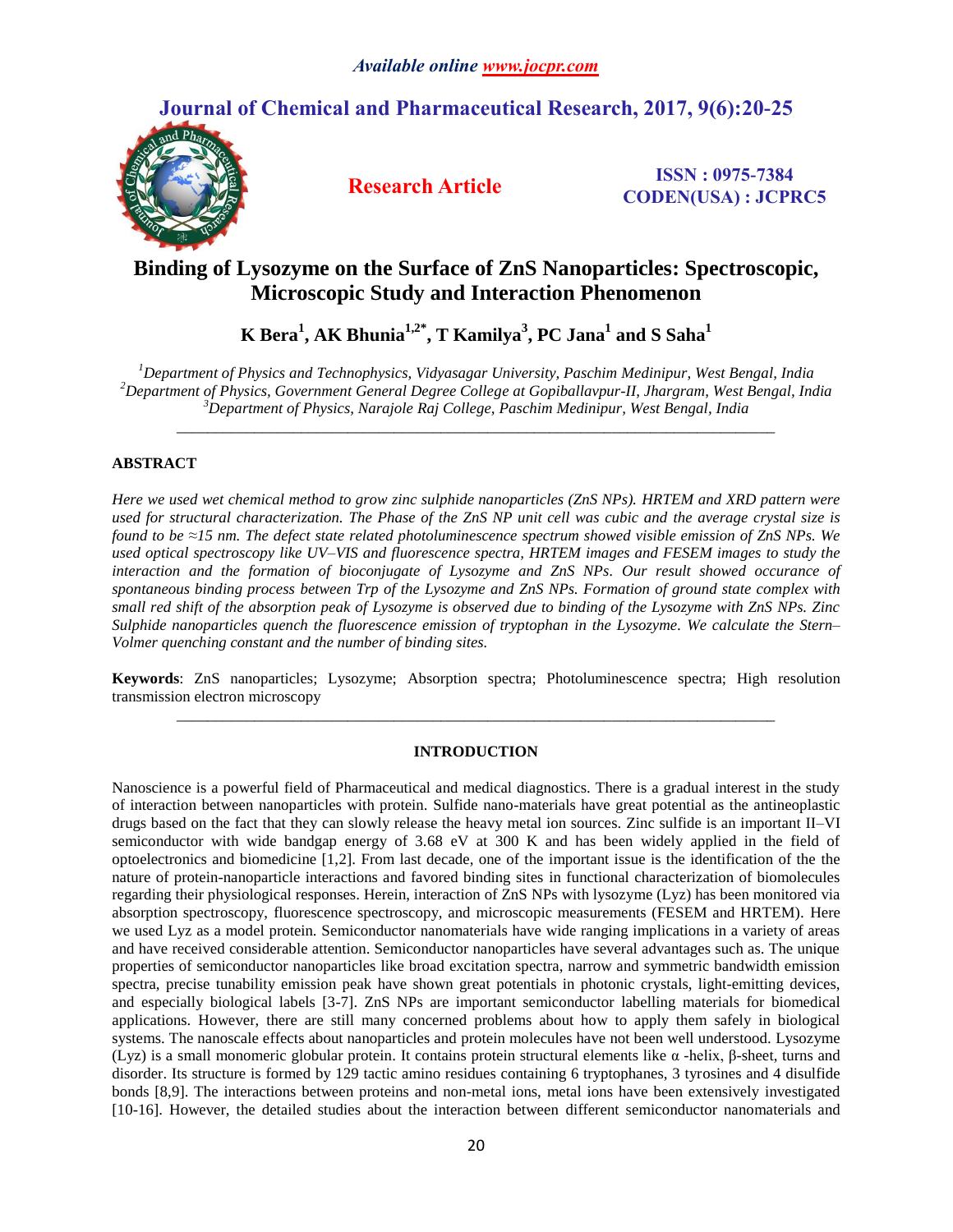proteins are very rare [17]. In the peptidoglycan of certain microorganisms Lysozyme hydrolyzes the  $\beta(1\rightarrow4)$ glucosidic linkages between N-acetylmuramic acid and N-acetylglucosamine [18]. Recent study showed that the biomolecule's have potential ability in killing HIV virus, different antibacterial activity, and delivery of drug molecules [19]. In this work, the water-soluble ZnS NPs were synthesized directly in a cost effective chemical method. The optical properties like absorption and fluorescence spectroscopy have been used to investigate the interaction of ZnS NPs and Lyz. Here we try to study the binding mechanism of ZnS NPs to Lyz with respect to the binding sites. Our aims to gain insight into lysozyme- ZnS NPs interaction and binding mechanism. In this study, the effects of ZnS nanoparticles on the lysozyme (a model protein) is studied in detail. Formation of complex between the lysozyme and ZnS NPs induced a steady state reduction in the emission intensity of Trp of Lyz at different concentrations of nanoparticles. Lyz emission quenching spectra suggested that ZnS NPs act as a foreign quencher. The quenching of lysozyme showed that lysozyme has undergone slide structural perturbations in the ZnS-Lyz composite system compared to the bare Lyz. The quenching constant was studied by analysis of the Stern-Volmer plot. Our results of this paper will help biomedical safety of the the ZnS NPs in biomedical applications.

### **EXPERIMENTAL SECTION**

Anhydrous ZnCl<sup>2</sup> (1362.8 mg), Sulfur powder (320.6 mg) and a stoichiometric amount of sodium borohydride (378.3 mg) were taken to prepare ZnS nanoparticles. Sodium borohydride was taken to initiate the reaction at room temperature. The stirring was continued for three hours at a fixed speed. The final power sample was collected for characterization and interaction with protein. The Transmission Electron Micrograph of the prepared nano sample was acquired using JEOL-JEM-200 operating at 200 kV. The SAED pattern of the said nano sample was also carried out. The surface topography and composition was acquired using ZESIS Gemini2 FESEM instrument. The XRD patterns of the said samples are obtained by using Rigaku MiniFlex-II X-ray diffractometer. The optical absorption spectrum of the samples was taken by using Shimadzu-Pharmaspec-1700 UV-VIS. The photoluminescence spectrum of the as-prepared samples was obtained by using a Hitachi-F7000-FL spectrophotometer.

## **RESULTS AND DISCUSSION**

## **Absorption Spectra**

Synthesised ZnS Nanoparticles shows a strong absorption around 315 nm with band gap of 4.3 eV (Figure 1). The tryptophan (Trp) in the Lyz exhibits absorption peak at ~278 nm (Figure 2) due to the π-π\* transition of aromatic amino acid residues. The UV visible spectra presented in Figure 2 illustrate the effect of binding of ZnS NPs with Lyz. In Figure 2A (b-f) our results showed that the absorbance at 278 nm increases in increases with  $C_{Z_{\text{D}}S}$ . The increase in intensity of absorbance of Trp in the presence of ZnS may be due to binding of Trp with ZnS NPs and the formation of the ground state complex [20]. The increase in the absorbance of the tryptophan with the increase of the ZnS nanoparticle concentration is linear and shown in Figure 2B.



**Figure 1: (A) Absorption spectra of ZnS nanoparticles; (B) band-gap determination plot of the ZnS nanoparticles**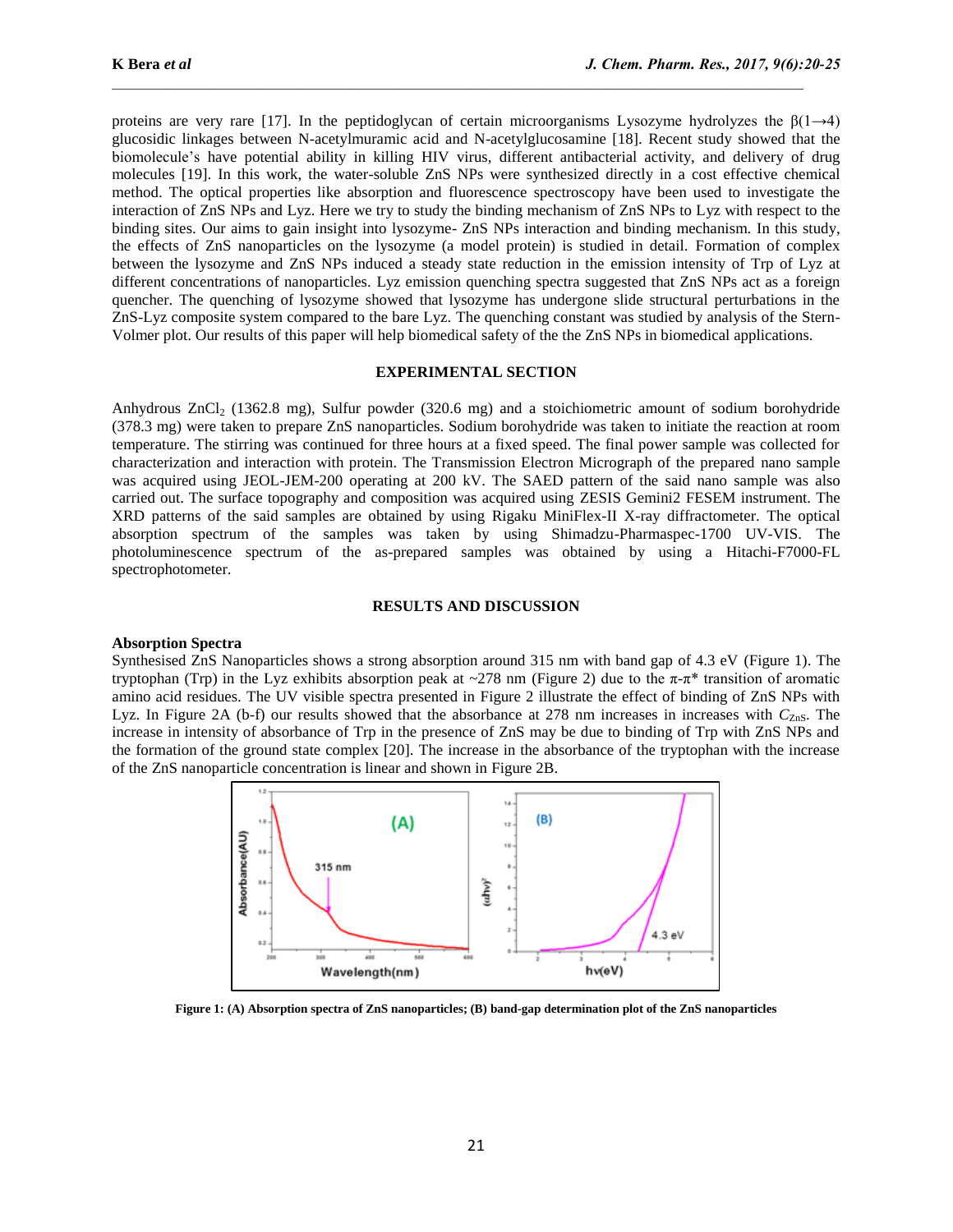

**Figure 2: (A) Absorption spectra of (a) pure Lysozyme (0.1 mg/mL), (b) Lysozyme with 102.5 μM ZnS NPs, (c) Lysozyme with 205.2 μM ZnS NPs, (d) Lysozyme with 307.8 μM ZnS NPs, (e) Lysozyme with 410.36 μM ZnS NPs, (f) Lysozyme with 512.95 μM ZnS NPs; (B) Variation of the change in absorbance of the tryptophan (Trp) in the Lyz with the different concentration of ZnS nanoparticles**

#### **X-Ray Diffraction (XRD)**

The measured XRD data's are plotted in the Figure 3. The pattern shows the peaks (111), (220), (311) corresponding to simple cubic phase of the crystal unit cell [21]. Here, the intensities of different diffraction peaks are different. The different intensity indicates that the formation mechanism of various planes is different.



**Figure 3: XRD spectrum of the ZnS nanoparticles**

## **Fluorescence Quenching Study**

Fluorescence spectroscopy is an important tool to study of information about the deformation/ conformational changes of protein molecules. The emission spectra of pure ZnS NPs are shown in Figure 4A. This photoluminescence spectrum shows strong visible emission around 424 nm. The fluorescence quenching measurements has been analyzed to study the the binding of ZnS NPs-Lyz bioconjugates. The addition of ZnS NPs of different concentrations  $(C_{ZnS})$  with Lysozyme results a change in the maximum fluorescence emission spectrum intensity  $(I_{\text{max}})$  of the the Lyz, suggesting the occurrence of quenching process (Figure 4B) [22]. The quenching occurs via the adsorption and interaction of the Tryptophan residues accessible to the metallic surface of the ZnS NPs signifies the unfolding as well as denaturation of Trp in the presence of ZnS NPs. To disclose the mechanism and quenching, the stern-volmer equation was used [23]. The graphical plot of the stern-volmer equation and corresponding binding sites determination plots are shown in Figures 4C and 4D respectively. The binding constant *K* along with the number of binding sites  $(n)$  between Lyz and ZnS NPs are 2.06  $(mM/L)^{-1}$  and 0.71 respectively. This indicates that a negative cooperative take place [23].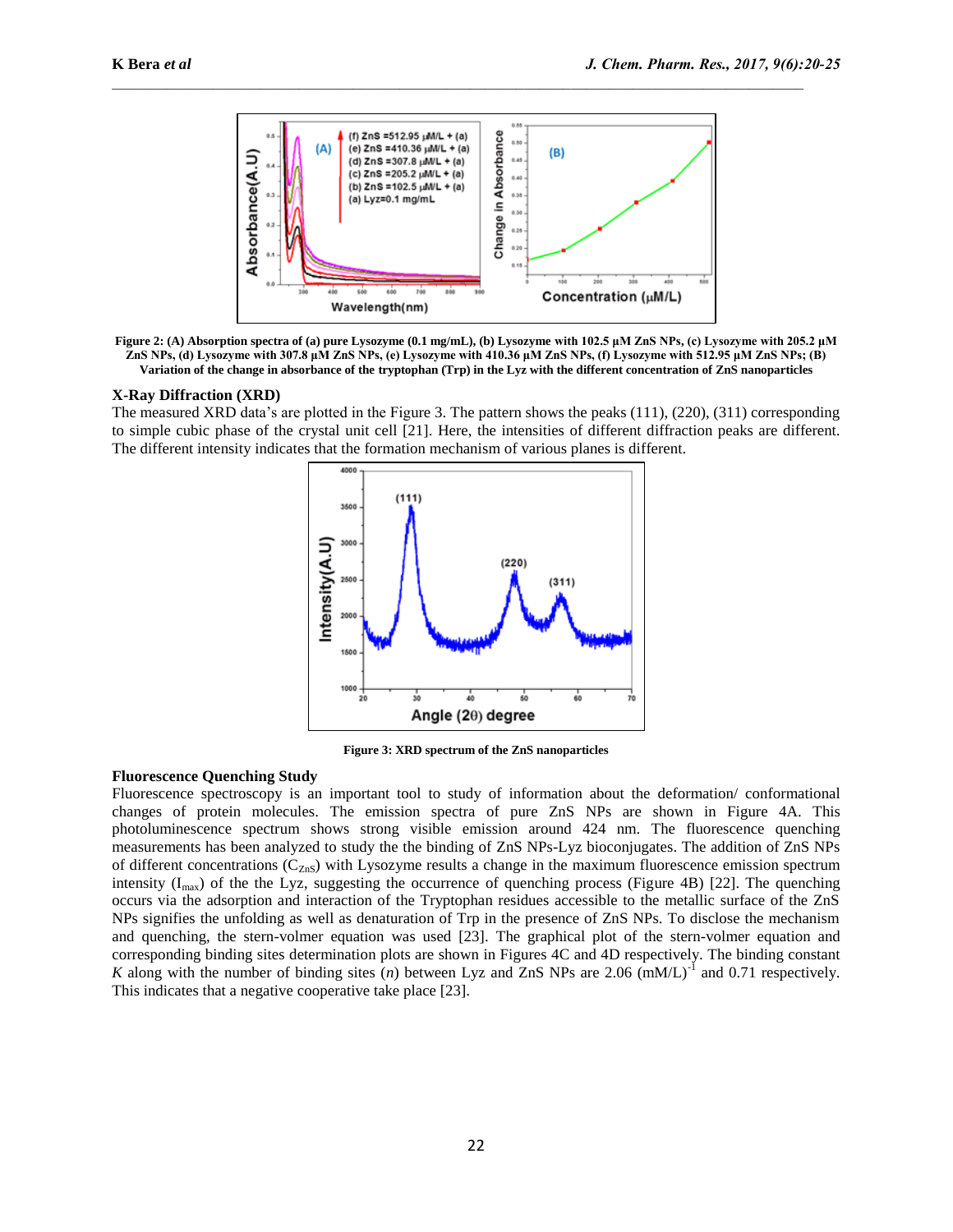

**Figure 4: (A) Emission spectra of pure ZnS NPs, (B(a) pure Lysozyme (0.1 mg/mL), (b) Lysozyme with 102.5 μM ZnS NPs, (c) Lysozyme with 205.2 μM ZnS NPs, (d) Lysozyme with 307.8 μM ZnS NPs, (e) Lysozyme with 410.36 μM ZnS NPs, (f) Lysozyme with 512.95 μM ZnS NPs; (g) Lysozyme with 616.57 μM ZnS NPs (h) Lysozyme with 718 μM ZnS NPs (i) Lysozyme with 820.75 μM ZnS NPs; (C) F0/F vs Q(μM); (D) ln [(F0-F)/F] vs ln[Q]**

## **TEM and HRTEM Study**

Figure 5 shows the TEM images of the synthesized ZnS nanostructure. The average diameter of the nanostructure is approximately diameter 15 nm with spherical in shape. The SAED pattern of pure ZnS nanoparticles is crystalline (Figure 5) in nature with presence of the rings (111), (220), (311). Figures 6a-6c shows the behavior of the ZnS nanoparticles inside Lysozyme molecules. HRTEM of Figures 6a and 6b clearly indicate that core ZnS nanoparticles are coated by shell Lysozyme. Due to interaction a fibrillar like structure is found in the ZnS-lysozyme composite system [24]. Schematic of the Trp-ZnS NPs conjugation is shown in Figure 6d.



**Figure 5: TEM image of the ZnS nanoparticles; Inset shows corresponding SAED pattern of the ZnS nanoparticles**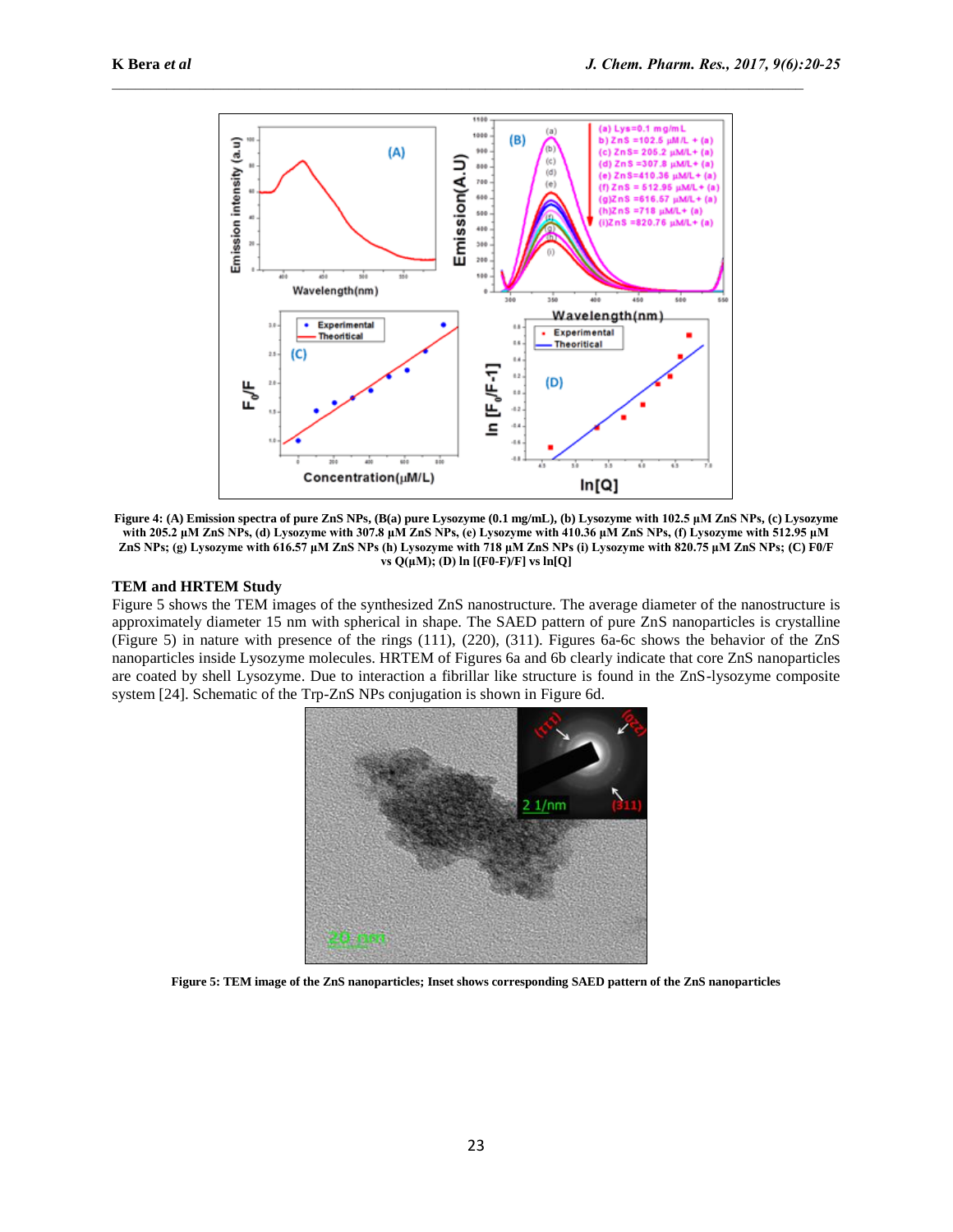

**Figure 6: HRTEM of (a) ZnS-Lysozyme conjugate; (b) ZnS-Lysozyme conjugate; (c) zoom of the circular portion indicated in figure (a); (d) schematic representation for interaction and conjugate formation of ZnS NPs and Lysozyme**

# **FESEM**

The morphology of the ZnS-Lysozyme bioconjugate was observed in a ZEISS Field emission scanning electron microscope (FESEM) operated at 5 kV. Typical FESEM images of the bioconjugated material is shown in Figure 7b. There areglobular and modular structure formation represented by the picture. The easy acess of of ZnS Nanoparticle into the cavity of the lysogyme is by diffusion process [25]. The formation of bioconjugate and well protein coated ZnS nanoparticles are clear from FESEM images (Figure 7).



**Figure 7: FESEM of (a) ZnS-Lysozyme conjugate (b) Zoom of the circular portion of figure (b); (b) ZnS-Lysozyme conjugate**